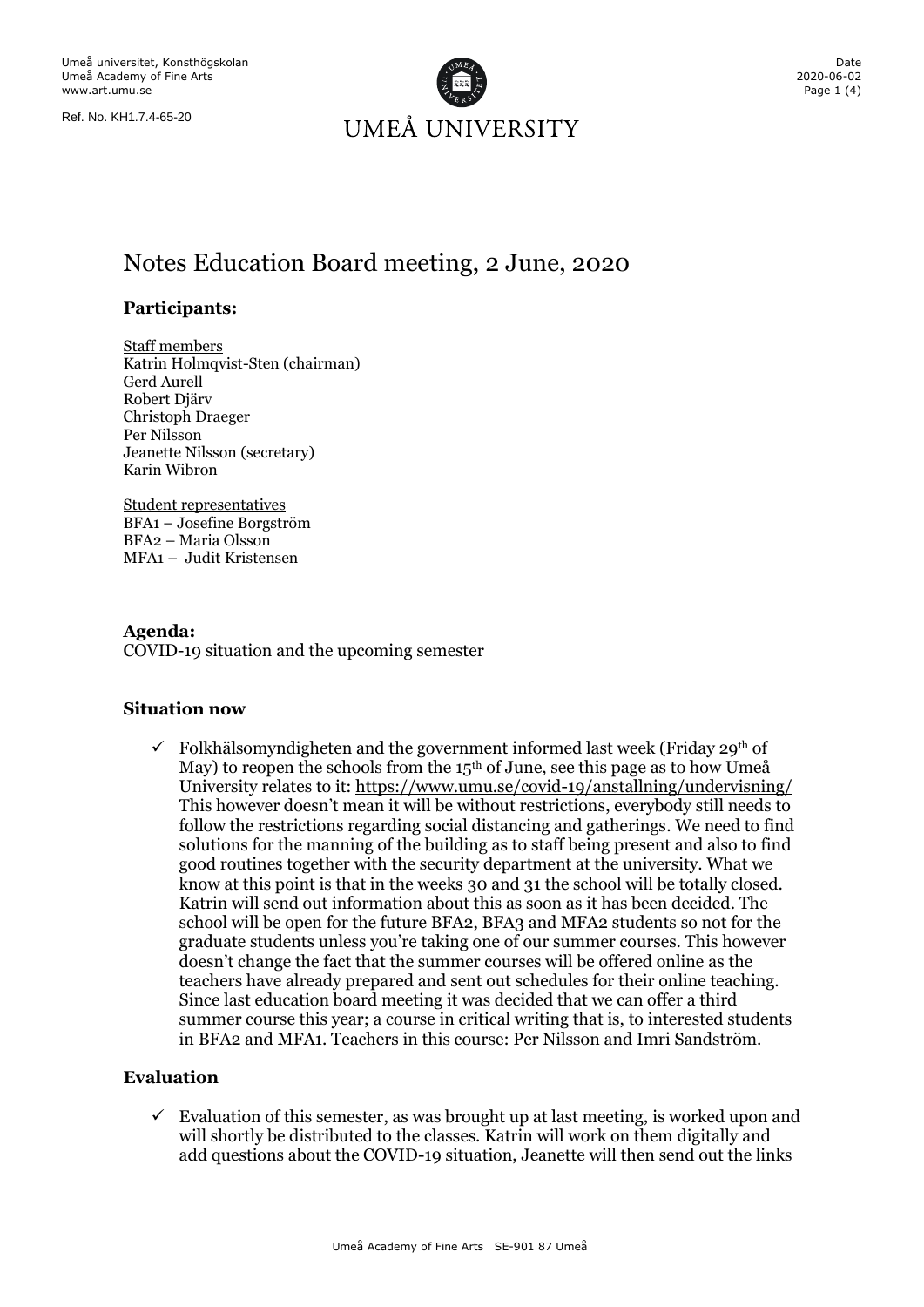

to each class (deadline for answering: Friday  $12<sup>th</sup>$  of June). A common wish among our students is to have an evaluation after each course and workshop rather than just one at the end of the semester because it's difficult to remember everything that has taken place. A difficulty with that is that many of our courses run parallel to the main course and sometimes are not finished until the end of the semester. An option however could be to have mid-term evaluations as well, and possibly also after a workshop. This is something to look into for next study year.

### **Studios – how things will work in the fall and info on emptying it now/after the summer**

- $\checkmark$  We will follow the same system as previous years when it comes to distributing the studios meaning the MFA2 students get to choose first, then the MFA1, the BFA3, BFA2 and last BFA1. We hope that this year the selection process will run more efficiently as we learnt from last year's mistakes and will correct a few things. In addition it's planned for two separate welcome meetings this year (as an approach to avoid too many people in the seminar room at the same time); MFA will have their's at 10.00 and BFA will meet at 13.00 which gives the MFA students time in between to choose so that hopefully the BFA can take over after their gathering.
- $\checkmark$  For the ones emptying their studio now wishing to keep stuff for the fall you can from next week (w 24) and onwards store furniture and other belongings in the monumental workshop, just make sure you mark everything properly! A skip is right now available outside the school until the 18th of June for those of you who want to throw stuff. For those of you continuing in the fall, emptying your studio space after the summer, you will have a chance to get rid of things later on as we plan to bring another skip to the school sometime in August. Robert will send out info when it will happen.

#### **Schedule for the fall semester**

#### *Planned workshops and collaboration projects..*

The performance festival organized by Bildmuseet and Norrlandsoperan that was planned to take place in Sep/Oct is postponed until same time next year instead. Eric Bünger will come and have an open workshop. Lisa will also have an open workshop. Thanks to extra funding that the school received Tryggve is planning to have a sculpture workshop together with our partner school in Newcastle and Gerd is planning for Luleå biennale in November. Another collaboration project is Vita kuben where we can invite artists for lectures, e.g. 6 women (former students) and painters will come for lectures and studio talks. A "survival" workshop (language Swedish) is planned for (Gerd and Micael). The Monday lectures when we invite artists is something we plan to continue with.

#### *Possibility for more open workshops..*

No suggestion from the BFA1 class, Julia B0ndesson is s a suggestion from the BFA2 class (has informed Gerd that she much rather comes next spring semester),

… Chester? and Klara Kristalova are two suggestions from the MFA1 class. The classes are welcome to send in suggestions to Katrin.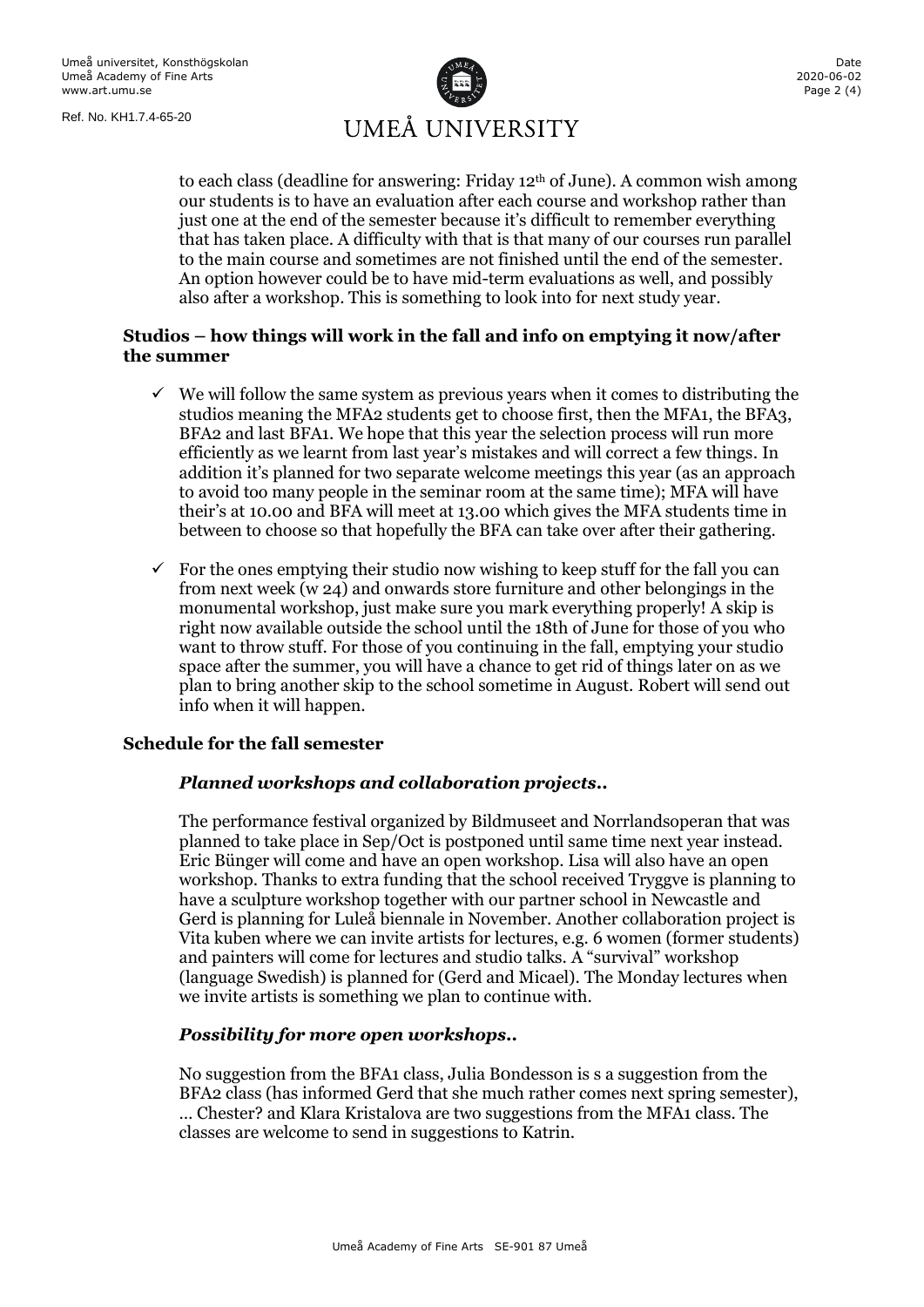

 $\checkmark$  Open house will take place in January instead of during the fall, which is better for future students who want to apply to us, and also it's a good way to start off the semester with such an event.

**MFA2:** will continue with Ariane Müller as guest teacher/supervisor for the main course "Artistic practice". Fall exhibitions will as part of this take place in the Gallery/Monumental, possibly 4 students per show, 2 in each space, with group crits over Zoom. Per Nilsson and Lisa Torell will hold the course "Critical writing" as well as the course "Artistic research".

**MFA1:** new professor to be appointed in the ongoing recruitment process who will be responsible for the main course "Artistic practice". The course "Art in today's society" will be taught by Marianna Feher. Regarding study trip a decision will come in Aug/Sep. An idea if it can happen is the Berlin biennale, a more local alternative is the Luleå biennale.

**BFA3:** Katja Aglert will continue as guest teacher/supervisor for the main course "Artistic practice", together with Micael who hopefully is back from his sick leave in time for the fall semester. Imri Sandström will give the critical writing course together with Pelle and Lisa. The other two courses "Art history and theory related to art production" and "Artistic work in today's society" will be taught by Imri Sandström.

**BFA2:** Gerd will be responsible teacher for the main course "Artistic practice" and invite artists who will offer workshops/seminars, e.g. Chiara Bugatti who will come for in total 2 weeks (one week at the end of Oct for a material workshop and one week in December for an exhibition). An additional week can be offered by someone, preferably based in Sweden – not yet decided who so suggestions are welcome. The theory course will be taught by Emily Fahlén, one week in Sep is planned for and over Zoom due to travelling restrictions still.

**BFA1:** Katrin will be responsible teacher for the main course "Artistic practice". Regarding the introduction course we'll have to find a way to avoid large groups in the workshops (same applies for the MFA1), moreover the first week when we plan for a series of lectures/presentations by different departments at the university. The library is interested in continuing last year's collaboration with Senioruniversitetet but this needs to wait until decided as we don't know the COVID-19 situation then. This goes for other guest teachers that we invite how they regard the safety with travelling to Umeå.

#### **News from the classes**

Nothing in particular from the BFA1 or the BFA2 class. From the MFA1 Judit brings up how it was now with Ariane and the work with the online exhibition "Cabin Fever" when Sebastian Lütgert was helping out although there was no budget for it. Also the dates were changed short in advance which makes it difficult for some if you have made other plans plus it's not ok since the schedule is something you should have at least one month in advance and not just the dates but in detail. The fact that the schedule is presented late is a quite common problem. One way to avoid that could be to be clear with